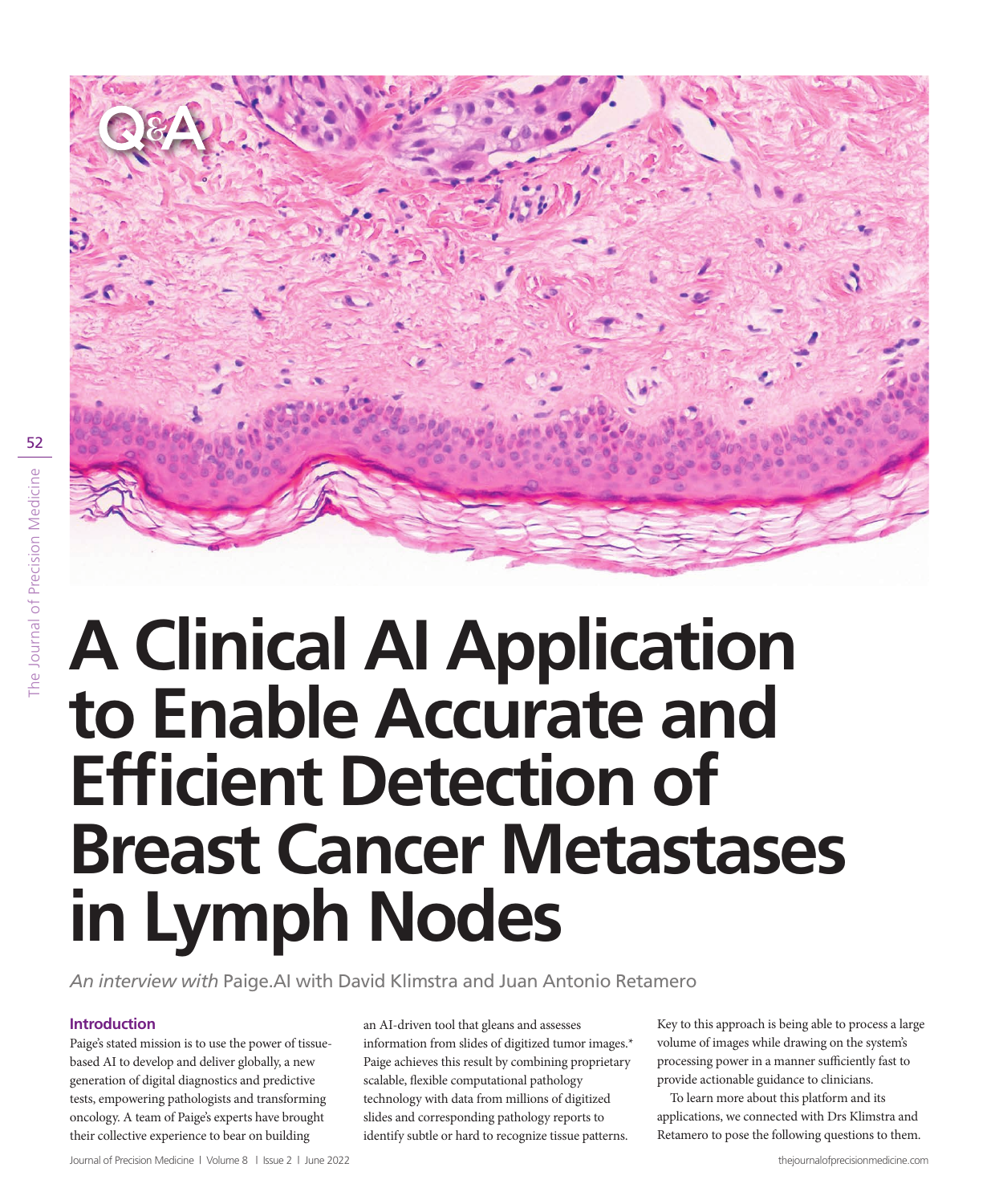#### **Technical considerations**

#### **Q. What details can you provide on Paige.AI's machine learning and deep learning methods?**

**A.** The method Paige uses for training its algorithms is called multiple instance learning, a weakly supervised deep learning approach that pairs the pathology whole slide image (WSI) with the corresponding pathology report.

Other deep learning approaches rely on images annotated by pathologists, which has the disadvantages of being time-consuming, inexact, and difficult to scale. However, multiple instance learning permits the use of large training datasets that, by exposing the algorithms to more WSI variability, make the resulting algorithms more robust to image variations related to pre-analytical variables related to how the pathology sample has been processed.

#### **Q. What can you tell us about the training set used to develop the application?**

**A.** Paige Prostate was trained using 44,000 WSIs from 15,000 patients coming from over 800 institutions worldwide. Paige Breast Lymph Node was trained using more than 20,000 WSIs. The use of multiple instance learning makes training our models possible with very large training datasets, which result in algorithms that are very robust to image variations.

*"Paige Prostate was trained using 44,000 WSIs from 15,000 patients coming from over 800 institutions worldwide."*

#### **Q. How is this application different from other efforts in this space?**

**A.** Other commercial AI algorithms available are trained using a different approach, based on supervised learning, as opposed to Paige's **weakly** supervised learning. Supervised learning requires pathologists drawing annotations on WSIs to segment (i.e., delineate boundaries) around areas of interest (for example, tumor). This has disadvantages, like being laborious, inexact, time consuming and difficult to scale. For example, one of the largest annotated datasets publicly available (Camelyon16) comprises less than 300 slides. Other commercially available algorithms were trained using a few hundred annotated slides, instead of the tens of thousands used by Paige.

The clinical relevance of this is that algorithms trained with smaller datasets do not generalize very well to WSIs different to those in which they were trained, and are vulnerable to changes in stain quality, tissue thickness, etc. This results in variable AI outputs that may limit their clinical use. However, given the exposure to larger datasets and image variations possible using multiple instance learning, Paige algorithms generalize to any clinical setting. This was the basis for the authorization by the FDA of Paige Prostate for diagnostic use.

**Q. What are the technical requirements (resolution? other metrics?) for images to be evaluated by the Paige Breast Lymph Node AI module? Could you please site preferred image vendors for the platform? A.** The training dataset consisted of images scanned at 20x with a resolution of 0.5 microns per pixel. The models have been validated using different resolutions (20-40x, 0.5-0.25 microns/pixel) and image formats from FDA-approved scanners (iSyntax, SVS), although Paige algorithms work with most image files (i.e., scanner agnostic)

#### **Q. Can the AI module be used to assess tissue slides from biopsies (histology, pathology)?**

**A.** The intended use for Paige Prostate is FFPE prostatic core needle biopsy samples. For Paige Breast Lymph Node (LN) it is LN resection specimens. However, we have some evidence that both algorithms perform well in other use cases (like prostatic resections, TURP specimens, LN frozen sections), although these are beyond their current intended use.

#### **Q. Has Paige.AI evaluated adjuvant assays to be used in conjunction with this imaging assay? For example, are liquid± or solid biopsies profiled for markers to go along with the image analysis?**

**A.** In addition to the development of algorithms designed to aid pathologists in their routine diagnosis, Paige is also developing digital essays that attempt to predict a certain biomarker status based on H&E stain only.

## **Metrics and scoring of images**

**Q. What tumor characteristics are measured – e.g., tumor volume, morphology, etc? Can the AI module differentiate between cancerous and benign masses? If so, how is this differentiation determined?**

**A.** The algorithm "learns" to recognize the morphologic features of cancer, compared with non-cancerous tissue. Paige Prostate is composed of three different modules: Paige Prostate Cancer Detect, Paige Prostate Cancer Grading and Quantification and Paige Prostate PNI Detect.

Paige Prostate Cancer Detect offers a binary result at the slide level (i.e., "Benign" or "Suspicious"). If a concerning morphology is detected, it draws the pathologist's attention to the areas suspicious for cancer. Paige Prostate Cancer Grading and Quantification identifies the primary and secondary Gleason grades and quantifies tumor burden. If cancer is present, it will identify the primary and secondary Gleason grade for the slide, estimate the percentage and linear extent measurement (in mm) of total tumor burden, generate additional slide overlays containing the predicted locations for total tumor and each Gleason pattern for the user's review. Finally, Paige Prostate Perineural Invasion Detection identifies perineural invasion and it will also produce an output indicating whether Perineural Invasion is present at the slide level, as well as highlighting these suspicious regions on the WSI.

*"Paige Prostate Perineural Invasion Detection identifies perineural invasion and it will also produce an output indicating whether Perineural Invasion is present at the slide level, as well as highlighting these suspicious regions on the WSI."*

53

**Q. As noted on a Paige.AI website, "AI technology is not designed to replace pathologist assessment, but instead to allow pathologists to work much more efficiently and could help draw their attention to cancers they might have missed." Are these images scored on a scale to assist the pathologist in triaging images for review? Or are images sorted as, say, indeterminate – positive (cancerous) – negative (benign) for pathologist follow-up?**

**A.** The AI output is binary (either "Benign" or "Suspicious"). If a slide is suspicious, the relevant areas will be highlighted. In benign slides, the message "No suspicious tissue detected" is displayed, but no additional output is offered. There is a capability to indicate the status (benign or suspicious) on the pathologist's worklist, which contains all of the images the pathologist is assigned to review. This allows the pathologist to triage their work (e.g., review all of the suspicious cases first).

#### **Q. How are indeterminate cases handled? What percentage of indeterminate images might a pathologist expect to encounter in a clinical setting?**